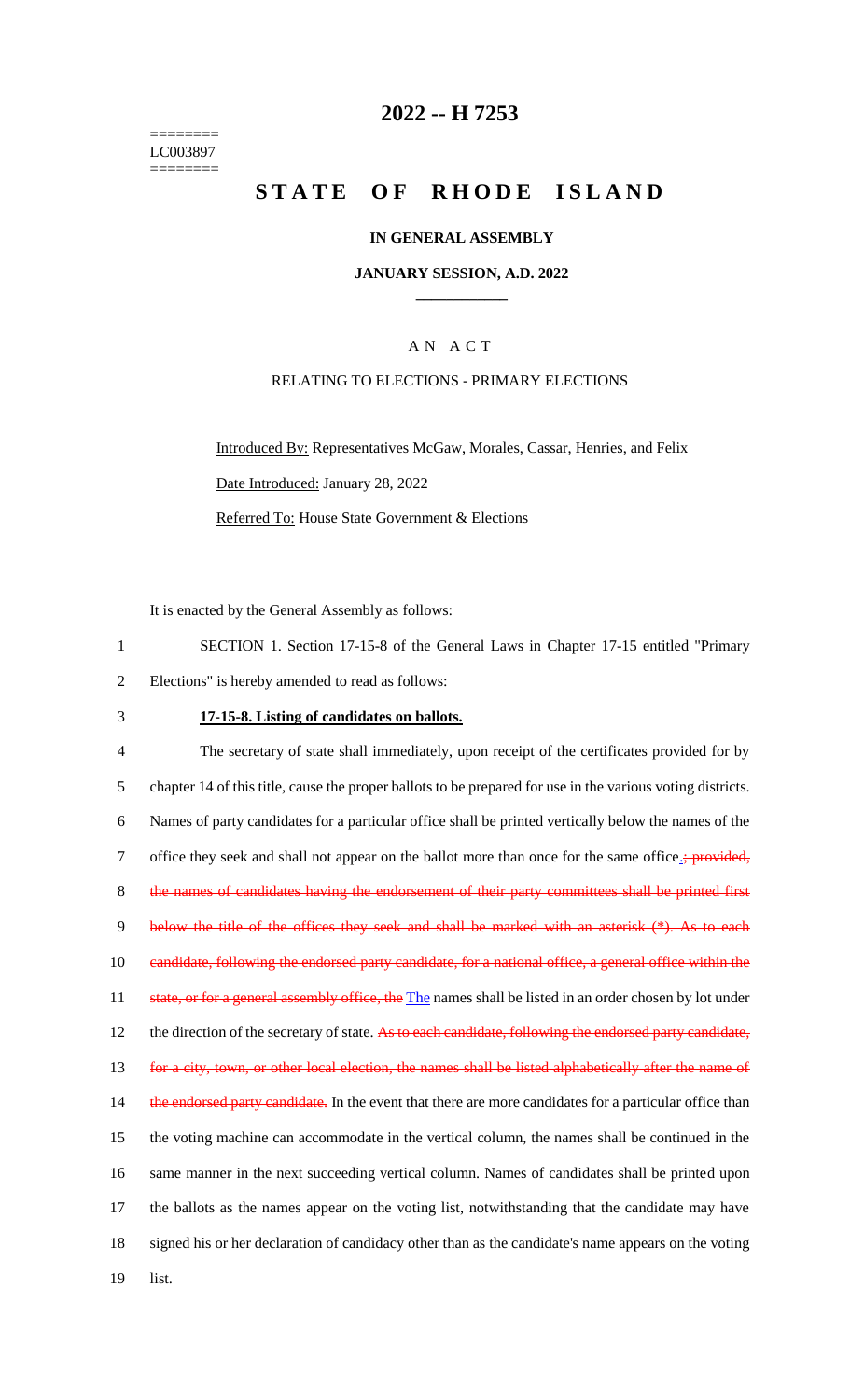1 SECTION 2. This act shall take effect upon passage.

 $=$ LC003897  $=$